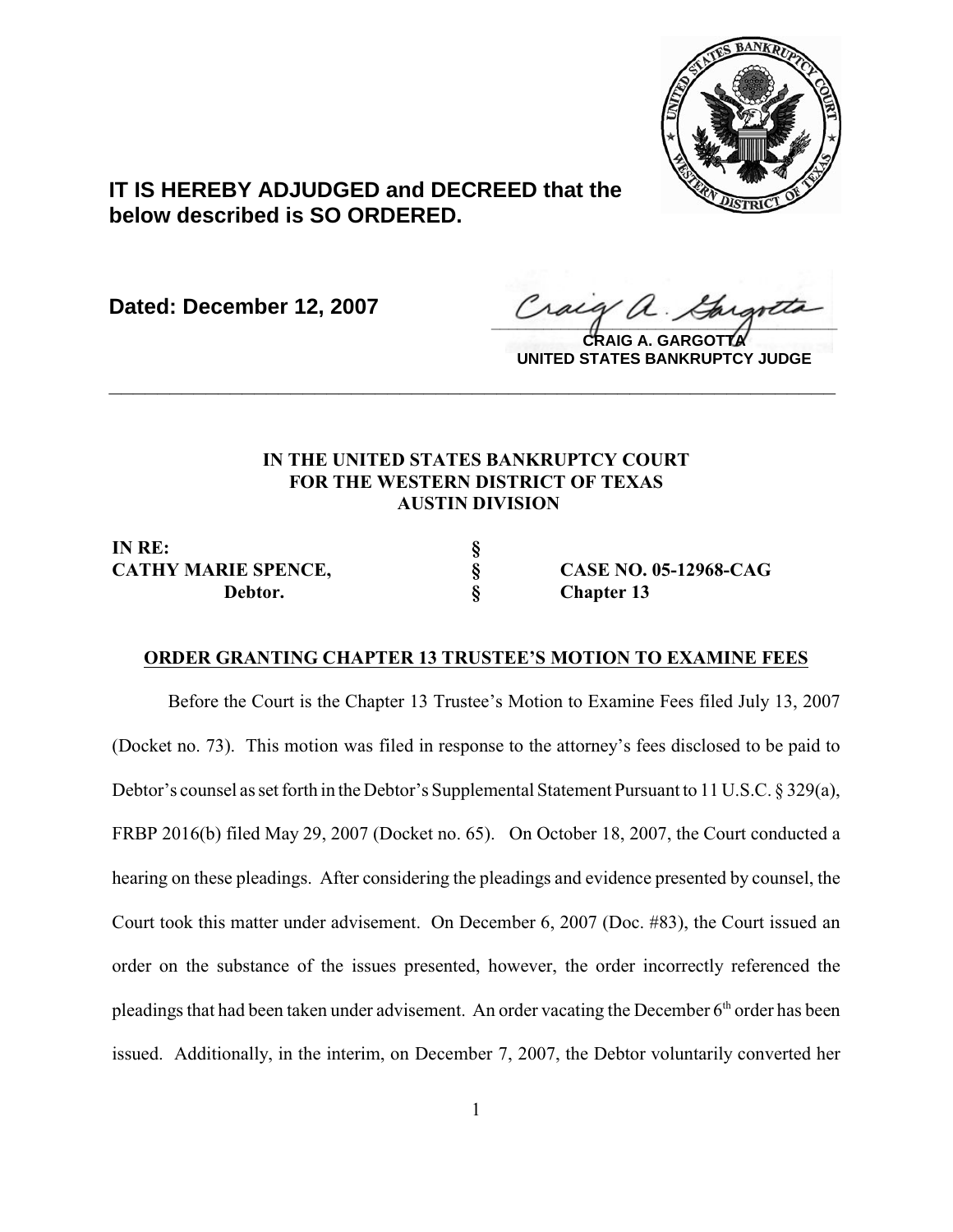bankruptcy case from a Chapter 13 to a Chapter 7 case and on December 6, 2007, she voluntarily dismissed her pending adversary proceeding (Cause No. 07-1106) for which some of the attorney's fees stated in the Debtor's supplemental fee disclosure might have been used.

The Court finds that this it has subject jurisdiction over this matter under 28 U.S.C. §157 and §1334 and that this matter is a core proceeding as defined under §157(a)(b)(2)(A)(matters concerning the administration of the estate). For the reasons stated herein, the Court finds that the Trustee's Motion should be **GRANTED**.

#### PROCEDURAL HISTORY AND FACTS

The Debtor, Cathy Marie Spence, filed a Chapter 13 petition on May 24, 2005. On January 18, 2006, Ameriquest Mortgage Company (Ameriquest), the loan servicer for the Debtor's Texas home equity note, filed a motion to lift stay for unpaid post-petition mortgage payments. (Docket no. 27). An Order Conditioning Automatic Stay was entered on February 14, 2006, which provided in relevant part that the Debtor was to make payments outside the Chapter 13 Plan to cure the delinquent post-petition mortgage payments and to allow Ameriquest to pursue its state law remedies should the Debtor not comply with the terms of the Agreed Order. (Docket no. 33). Debtor's Chapter 13 Amended Plan was then confirmed on June 27, 2006. (Docket no. 47). On November 21, 2006, Ameriquest filed a Notice of Termination of Automatic Stay Due to Failure to Cure Default. (Docket no. 53). Although the Notice did not specifically state the basis for the default, it seems clear from the record at the hearing that the Debtor did not make payments in accordance with the terms of the Agreed Order Conditioning Automatic Stay.

Thereafter on May 16, 2007, the Debtor filed a motion to modify her Chapter 13 Plan because she had a change in her employment and because she was no longer making her mortgage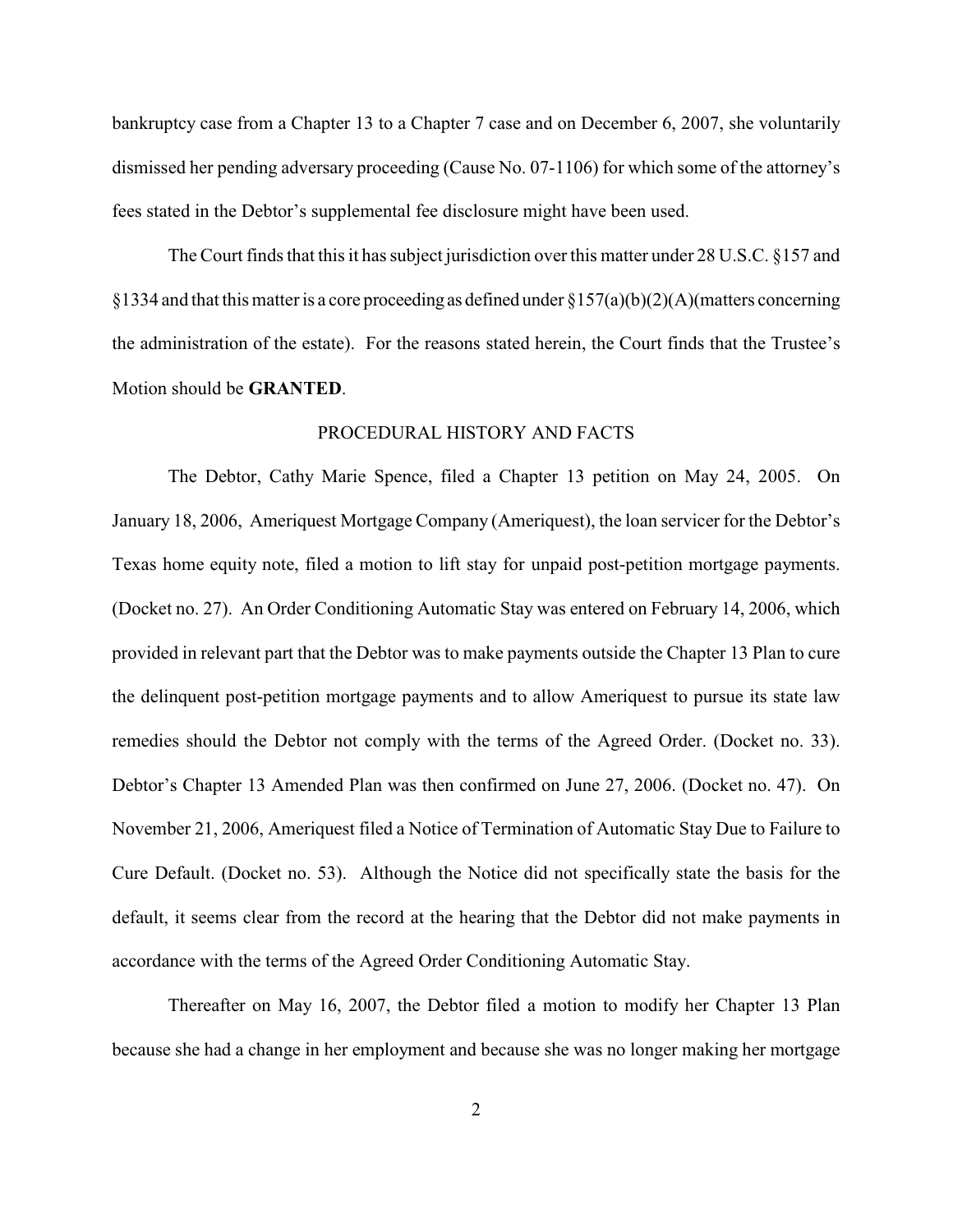payments to Ameriquest. (Docket no. 56). In addition, the Debtor also provided in her amended Schedule B that she now had a potential claim against Ameriquest for violations of Article XVI,  $§50(a)(6)$  of the Texas Constitution in that the lender had not complied with the requirements of the Texas Constitution for home equity loans. (Docket no. 61). The purported amount of Debtor's claim against Ameriquest includes the forfeiture of the original principal amount of the home equity loan, interest payments made on the home equity loan, and attorney's fees for filing suit to contest the validity of the home equity loan and lien. This claim was listed in the amount of \$78,800.00 which is the amount the Debtor borrowed under the Texas home equity note.

In addition, Debtor's counsel filed the "Supplemental Statement Pursuant to 11 U.S.C. § 329(a), FRPB 2016(b)" wherein Debtor's counsel disclosed that the Debtor and counsel had entered into a contract in which the Debtor agreed to pay counsel the total sum of \$4,000.00 with an initial amount of \$1,000.00 having been paid. (Docket no. 65). The supplemental statement regarding the contract for legal services indicates that Debtor's counsel was to examine if there were potential violations by Ameriquest of the Texas Constitution regarding the refinancing of the Debtor's original note on her homestead and to negotiate a settlement of Debtor's claim against the note holder prior to the filing of an adversary proceeding to contest the validity of the note and lien. Further, the \$4,000.00 fee included the drafting and delivery of any statutory notices that were conditions precedent to the filing of a judicial proceeding. The Debtor and her attorney refer to the work for which the Debtor will pay \$4,000 as the "limited scope contract."

The proposed fee arrangement between Debtor and her counsel did not include the filing and prosecution of any judicial proceeding to contest Ameriquest's note and lien under the Texas Constitution for violations of Article XVI, § 50 of the Texas Constitution. As such, there would be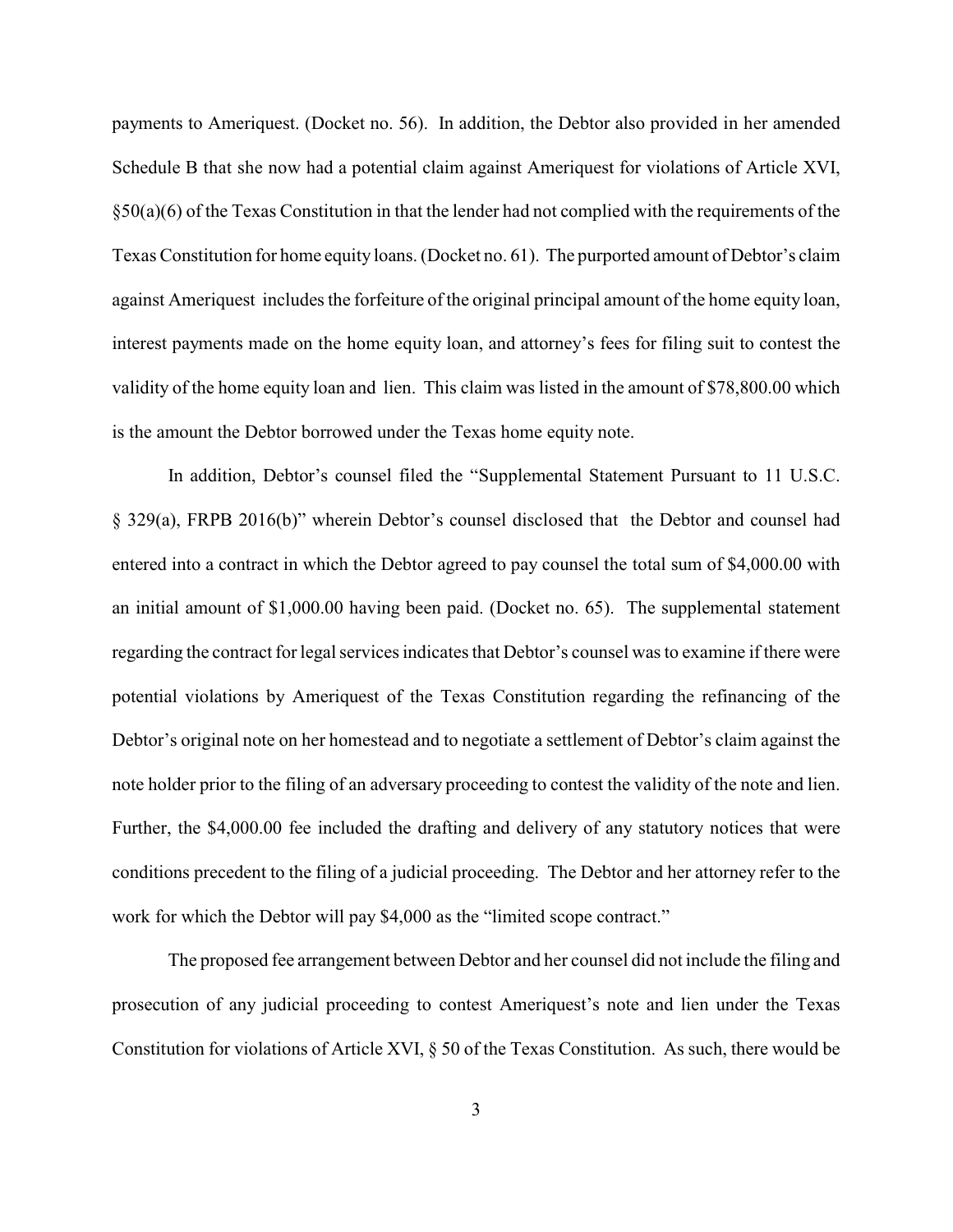a further fee arrangement between Debtor and her counsel covering any litigation against Ameriquest. Also, any unused portion of the \$4,000.00 fee paid to counsel would be credited against fees incurred in a lawsuit filed against Ameriquest. The source of the payment of the \$4,000.00 fee arrangement would be the monthly mortgage payments that Debtor would have made to Ameriquest but for the fact that the stay had been lifted and the note accelerated, and as such, the lender was purportedly not accepting any more mortgage payments from the Debtor.

As noted above, the \$4,000 fee amount was not to cover the filing of a lawsuit against Ameriquest in which the loan secured by Debtor's exempt homestead was made the basis of relief but was only for the limited basis of investigating the existence of claims and negotiating a possible settlement. This may or may not have occurred, but the adversary proceeding No. 07-1106 asserting such claims did get filed. Also, as noted above, the Debtor filed a stipulation of dismissal in this suit prior to answer by the defendant.

As a result of the forgoing, the Chapter 13 Trustee filed the subject motion to examine fees in which the Trustee argued that the fees Debtor's counsel may have received in connection with the representation of Debtor against Ameriquest may be excessive or inappropriate in light of the services performed and results obtained as outlined in *In re First Colonial Corp.*, 544 F.2d 1291  $(5<sup>th</sup> Cir. 1997)$ . In response, the Debtor's counsel acknowledged that the representation of Debtor in the context of challenging the validity of home equity practices in Texas is a new form of litigation. Further, Debtor's counsel argued that contingent fee arrangements for home equity litigation are appropriate because it is a new area of litigation, particularly in bankruptcy court.

#### THE PARTIES' CONTENTIONS

At the hearing, the parties noted that there were two components to the Debtor's litigation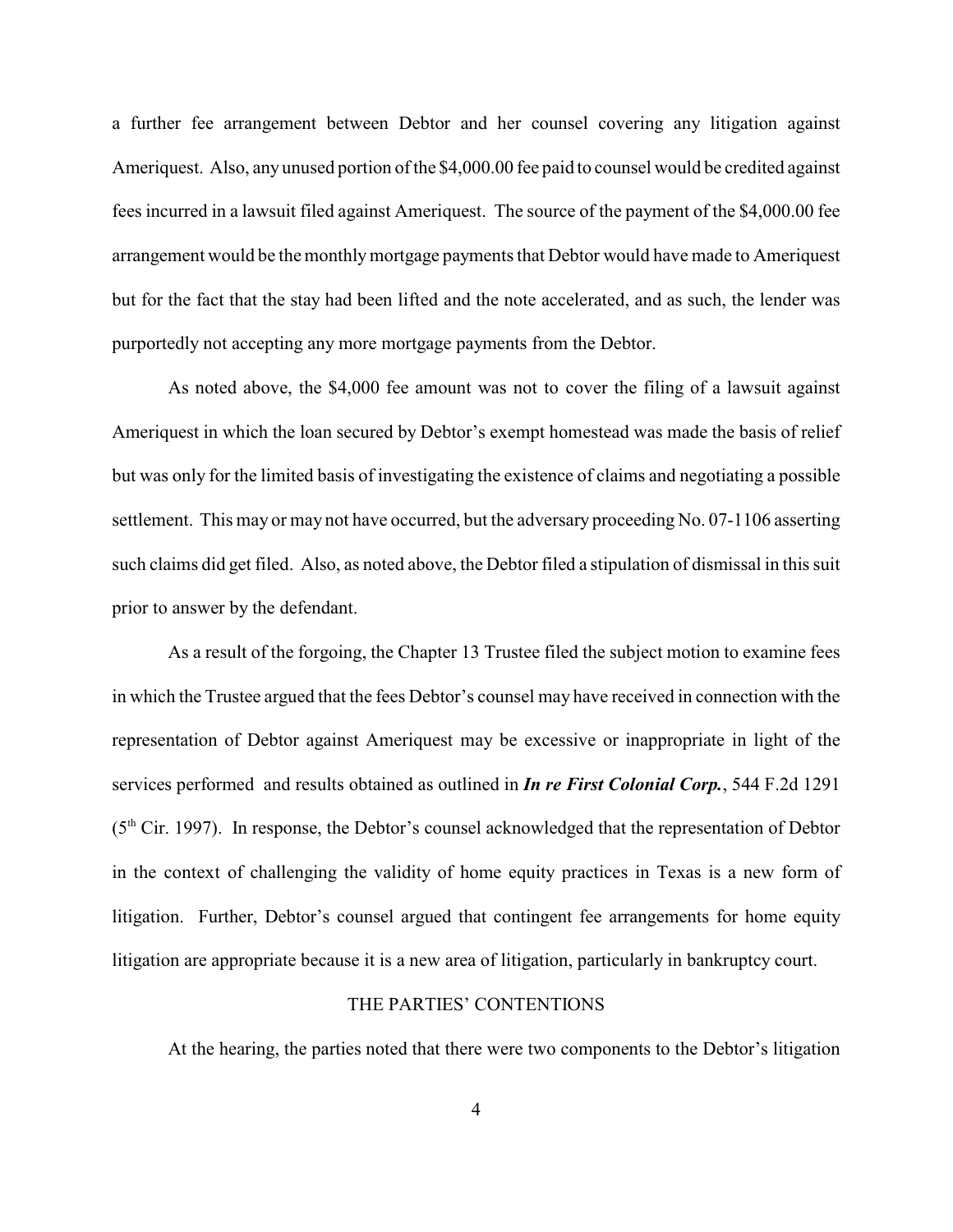against Ameriquest that were raised in the context of an adversary proceeding that included: (1) money damages in the form of the lender forfeiting all principal and interest payments made since the home equity loan was executed, and a recovery on the amount financed under the home equity loan; and (2) a determination that the Ameriquest lien was invalid for failure to comply withe the Texas home equity statute. The parties noted that the claim for the recovery of money was a claim that belongs to the Chapter 13 estate and should be pursued by the Chapter 13 Trustee. Further, challenging the validity of Ameriquest's lien is a cause of action that belongs to the Debtor.

As such, the Chapter 13 Trustee challenged the propriety of the fee arrangement noting that any fee award regarding the litigation with the lender should be paid after the work was completed and the Chapter 13 Trustee had the opportunity to evaluate the level of the services provided, the results obtained, and the benefit to the estate. Further, the Trustee correctly noted that the fees being paid to Debtor's counsel in lieu of the mortgage payments were clearly property of the estate and arguably should be used for payment to unsecured creditors. *See* 11 U.S.C. § 1306(a)(2). Moreover, by paying the money directly to Debtor's counsel as opposed to the Chapter 13 Trustee, the Trustee had lost control over income that was property of the estate. During argument, Debtor's counsel conceded that payments earmarked for attorney's fees could be paid to the Trustee in escrow until any litigation or settlement negotiations were fully resolved. Finally, the Trustee noted that the Debtor's counsel should be paid after work was completed, similar to the fee award process in Chapter 11 cases and how special counsel is paid for specific types of litigation.

Debtor's counsel had filed the supplemental disclosure of fees in part to obtain guidance from the Court on how home equity litigation fees might be awarded in relation to the litigation in bankruptcy court. As such, because home equity litigation in Texas (and in bankruptcy courts) is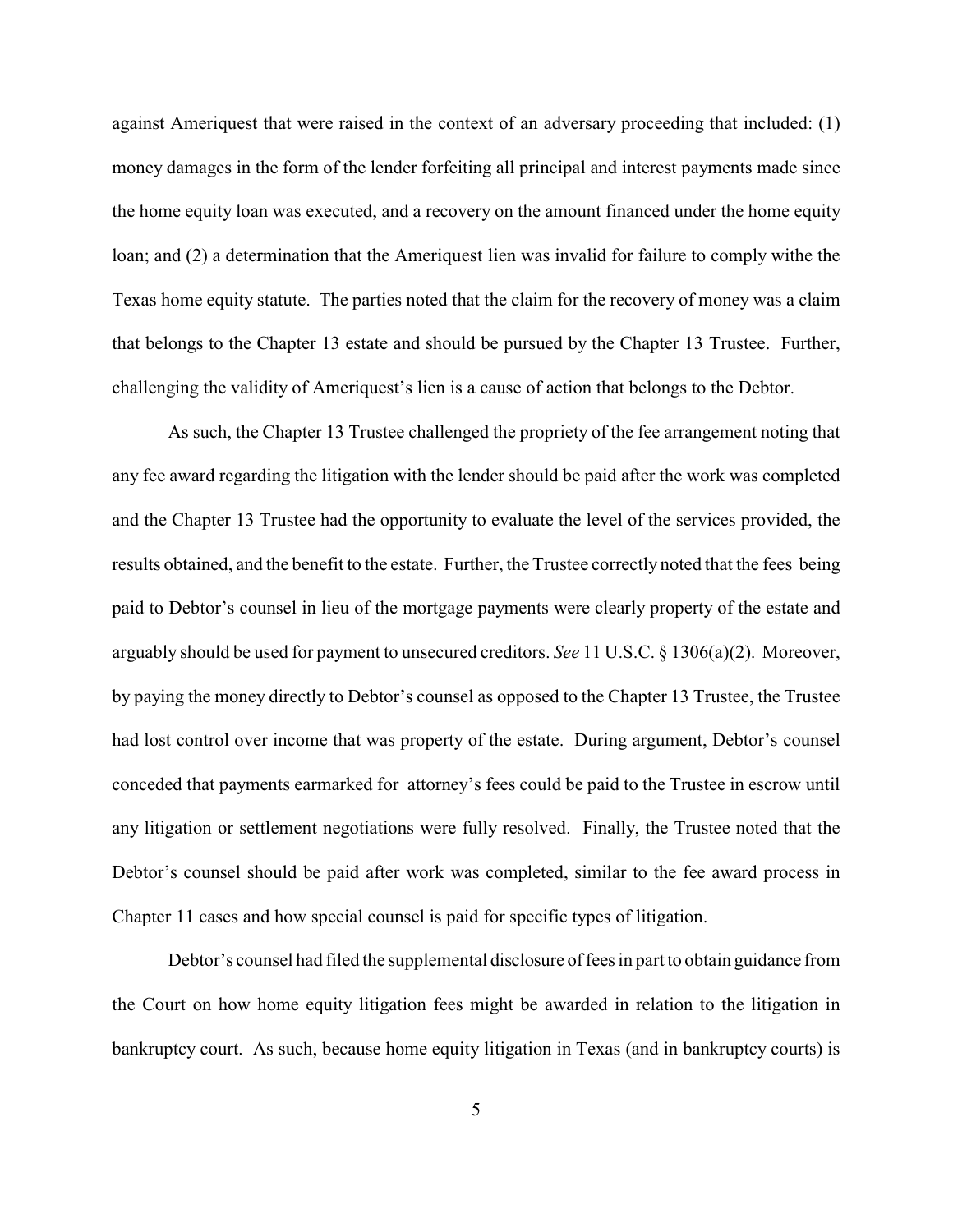new, there is a degree of risk associated with such representation. Moreover, Debtor's counsel suggested that by allowing the Debtor to fund litigation through the allocation of mortgage payments to the litigation would not burden the estate further and provide counsel with the ability to fund litigation expenses.

#### ANALYSIS AND DISCUSSION

Section  $330(a)(4)(B)$  of the Bankruptcy Code provides for reasonable compensation to a debtor's attorney representing the interests of the debtor in connection with the bankruptcy case. As such, the court must determine the amount of the reasonable compensation and the benefit and the necessity of the services to the debtor as other factors set forth in §330. *See also Lamie v. United States Trustee*, 540 U.S. 526 (2004)(specifically finding that Chapter 13 debtor's attorneys are awarded fees under  $\S 330(a)(4)(B)$  rather than  $\S 330(a)(1)$ ). In the context of a Chapter 13 case, the Austin Division has a Standing Order (dated March 1, 2007) in place that addresses most, but not all, fee arrangements in Chapter 13. The Standing Order Relating to Attorney Fees in Chapter 13 Cases in Austin provides for a fee arrangement in non-business cases that awards fees on a flat basis dependent upon if the case is successfully confirmed on the first confirmation setting or thereafter. In addition, the Austin Standing Order provides for specific types of services that are to be included in this benchmark fee. Further, the Austin Standing Order does allow debtor's counsel to request additional fees for cause shown. The Standing Order does not contain any provision regarding the type of fee arrangement in this case. That said, the Standing Order does state that "an attorney in a Chapter 13 case may only request and obtain an award of fees for additional services beyond those specified ... [in the Standing Order] on motion, notice and hearing." Further, the Standing Order states that "such request may be by separate application following the conclusion of the matter for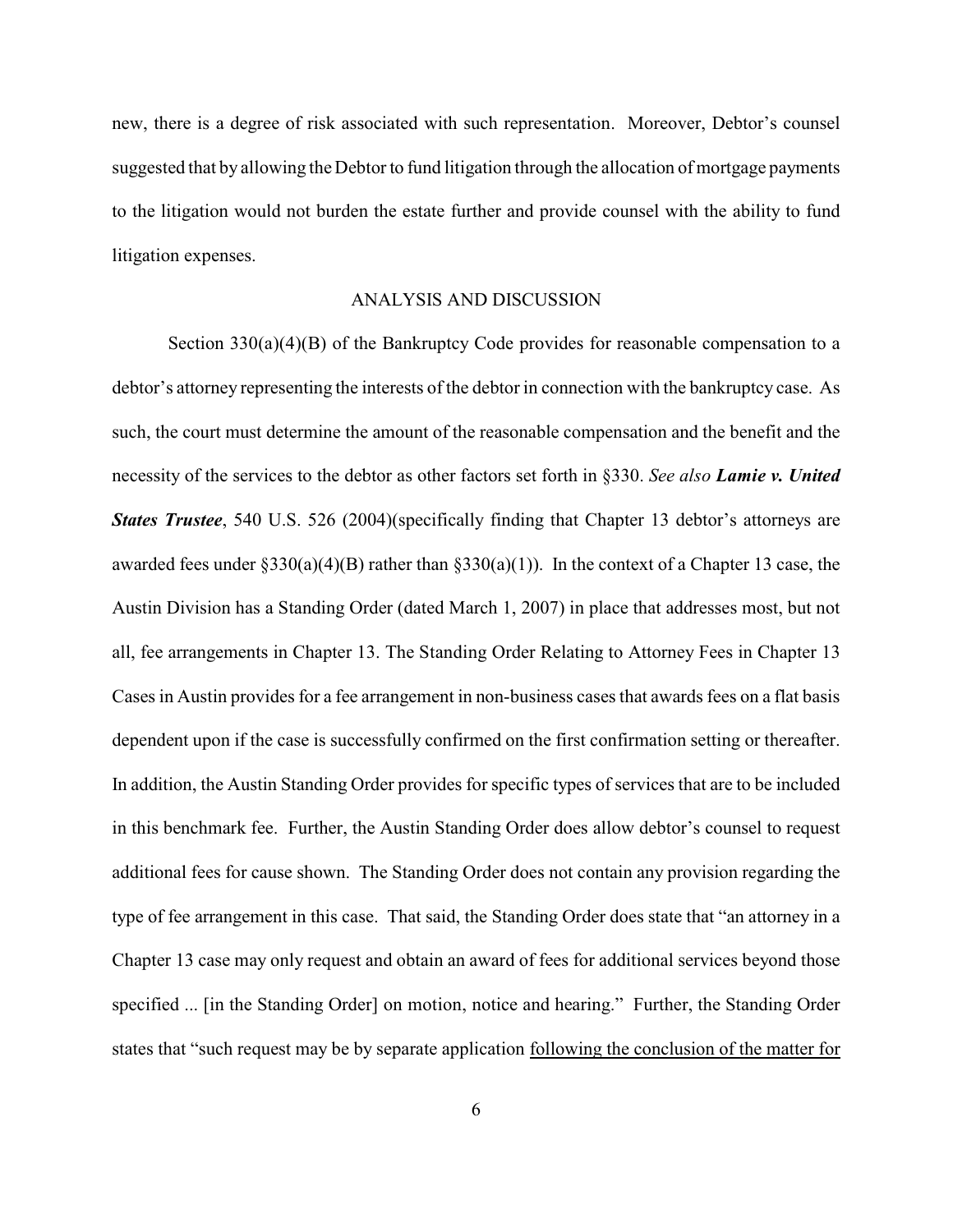which fees are requested, ...."

Based on the foregoing, the Court denies the requested relief. As an initial matter, the Court noted at hearing that the Debtor was not only not making her mortgage payments, but the Debtor was not escrowing for insurance and property taxes. As such, the subject property was being impressed with property tax lien(s) and was subject to serious diminution of value should the subject property be destroyed or damaged. This omission due to the proposed fee arrangement makes the requested relief untenable. The local Standing Order suggests that additional attorney's fees are to be paid after the work is completed. Further, as noted herein, there are two causes of action of which one is within the control and discretion of the Chapter 13 Trustee. The record does not reflect if Debtor's counsel sought or requested from the Trustee authority to act for the estate. The Court also finds that in the future it may be prudent for counsel to obtain the Trustee's consent to bring actions under the Texas home equity statute that arguably contain a cause of action that the Chapter 13 Trustee controls. In addition, it is unclear if the Trustee has any right to approve or disapprove any settlement of monetary damages absent a motion to compromise under Fed. R. Bankr. Proc. 9019.

Moreover, as noted herein, the Court does not believe it appropriate for a debtor to be directed to submit money that is property of the estate to a counsel's trust account. At a minimum, the money should be directed to the Chapter 13 Trustee so that it may be accounted for and remitted directly to unsecured creditors should the litigation be unsuccessful. Finally, the stated basis of the fee arrangement is on a contingency basis, yet the fees for the litigation are being paid to Debtor's counsel on a monthly basis prior to the litigation being concluded. In essence, the proposed fee arrangement is a modified retainer that Debtor's counsel can directly draw upon for fees and expenses. The Court finds that, generally, professional fees are awarded after the work is complete